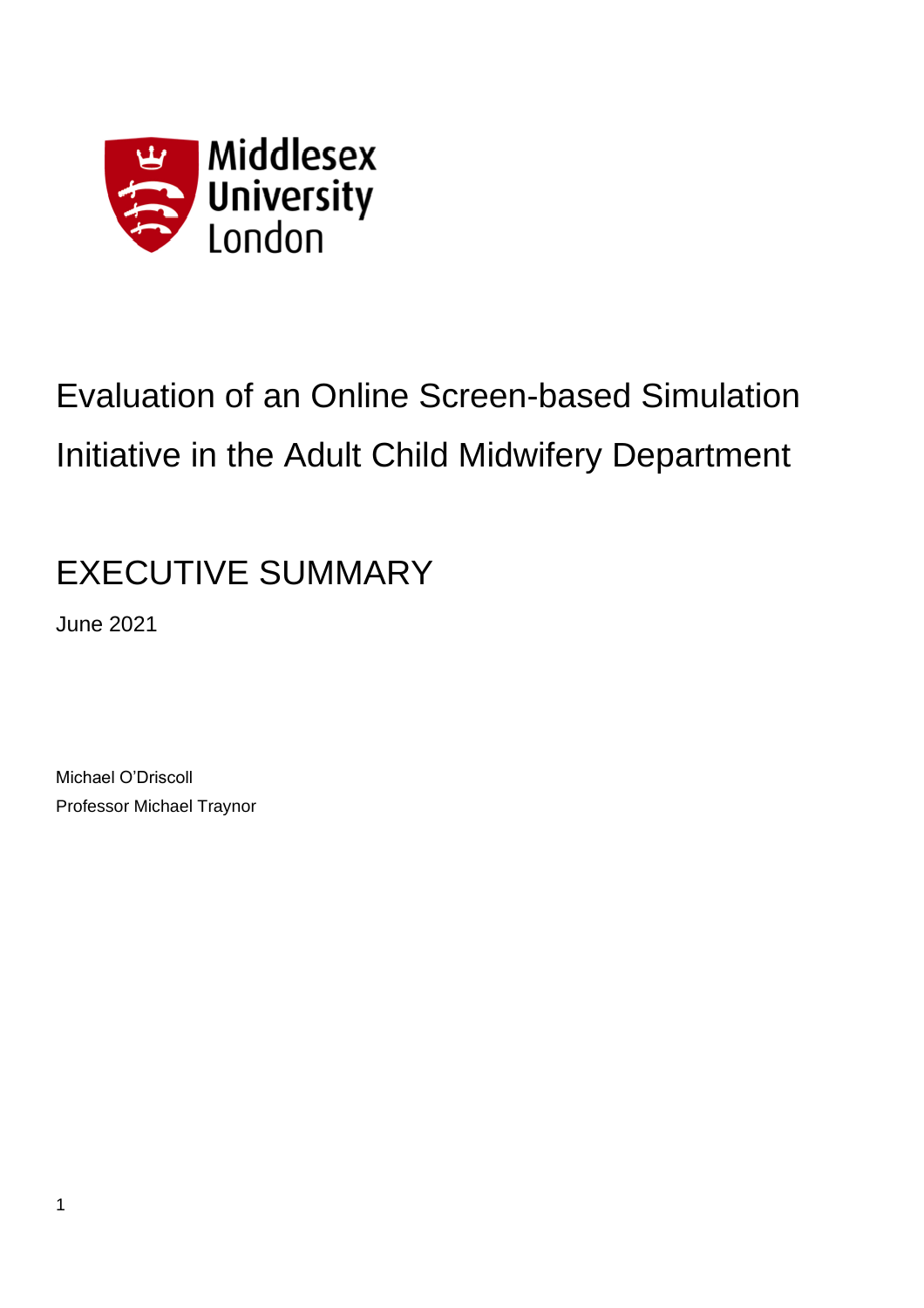#### **Acknowledgements**

The authors would like to thank all those who helped to co-produce this evaluation by contributing to questionnaire and focus group design, and the members of skills team who gave up their time to take part in interviews and those who provided administrative support for the project. Particular thanks to Fiona Suthers, Josh Sharman, Adrian Jugdoyal, Sinead Mehigan, Kelly Ncube, Georgina Cox, Mary Collins , Meghan Luton, Gareth Foster, Nilam Mehta.

We would also like to thank all the students who shared their views, whether in a survey or focus group.

Mike O'Driscoll Professor Michael Traynor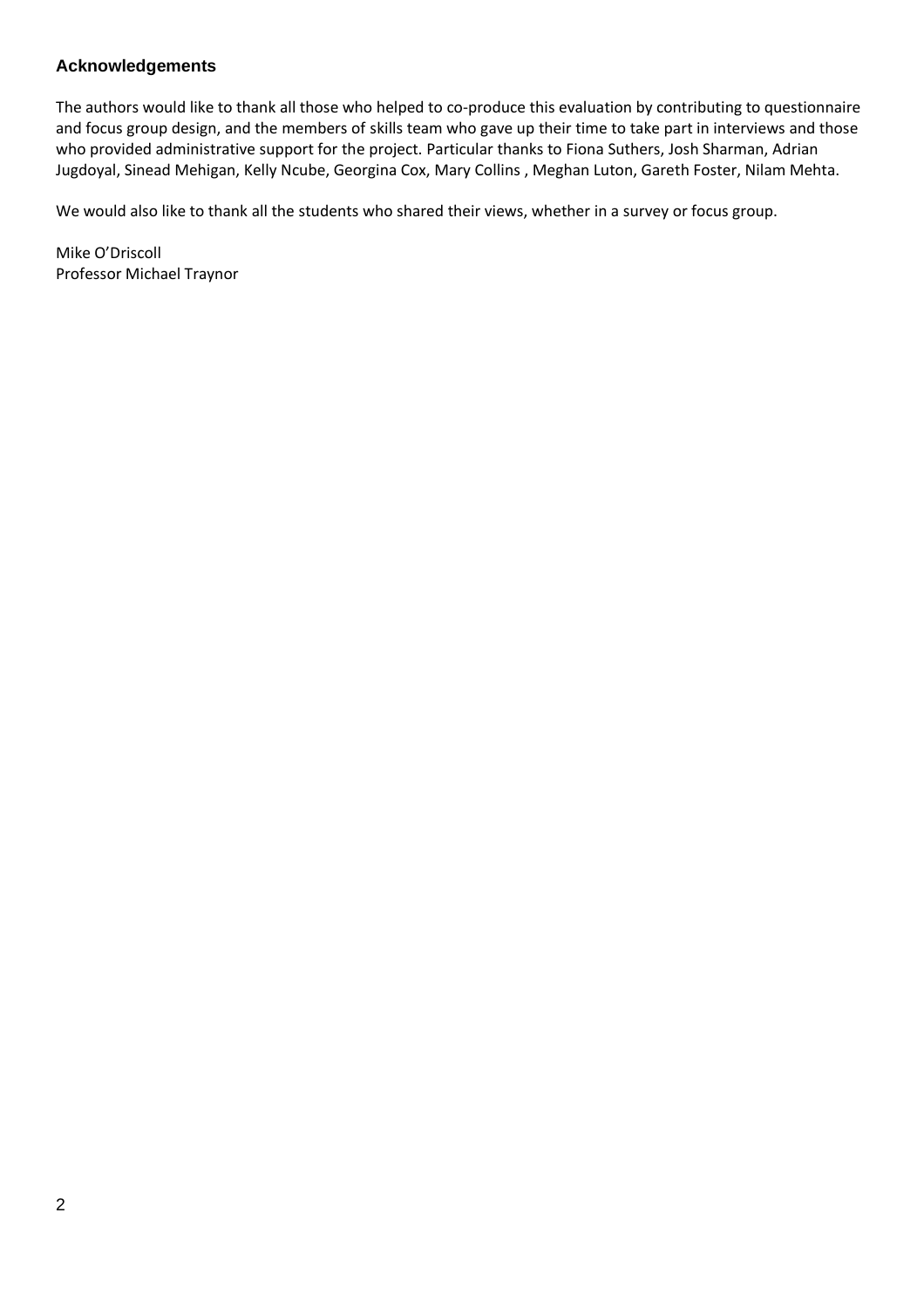#### Executive summary

In April 2020 the adult child midwifery (ACM) department at Middlesex University started using online screen-based simulation (OSBS) software sourced from Oxford Medical Simulation<sup>1</sup> (OMS). This OSBS initiative was not a response to the COVID-19 pandemic but was seen as way of managing some of the barriers to teaching clinical assessment skills which the pandemic created.

The evaluation of this OSBS initiative was commissioned by the ACM department in April 2020 and data collection was carried out between June and September 2020.

The OSBS initiative had the following learning objectives for 3rd Year (adult and children and young people) nursing students who were to go into practice earlier than anticipated (through an opt in 'extended placement') because of the increased need for staff as a result of the COVID-19 pandemic:

- develop knowledge and understanding of the physical assessment of an acutely unwell patient and reflect on their practice.
- develop the technical and non-technical skills required when assessing and intervening with the acutely unwell patient and reflect on their practice.
- To upskill current third year adult and children and young people nursing students to prepare them for being deployed as a result of the COVID-19 pandemic.

The OSBS initiative was also aimed at adult and children and young people third year nursing students who did not opt for the 'extended placement' (i.e. those continued with the 'normal' pattern of their course as far as the circumstances allowed) and with adult and children and young people second year students; mental health nursing students (2nd and 3rd year); nursing associates (2nd year); third year midwifery students and PG Dip 2nd year students. For these groups there were slightly different learning objectives:

- Enable healthcare students to develop knowledge and understanding of the physical assessment of the acutely unwell patient.
- Enable healthcare students to develop technical and non-technical skills required when assessing and intervening with the acutely unwell patient.

The evaluation objectives were to assess the extent to which these learning objectives are met as well as increase understanding of the experience of students in using the platform (e.g. perceived useability of the platform, satisfaction with the platform and support webinars which were provided for students, barriers to use, things which were most and least useful, things which were viewed as needing improvement or change) and the view and experiences of staff who are involved in teaching via the platform or supporting that teaching.

<sup>1</sup> See http://oxfordmedicalsimulation.com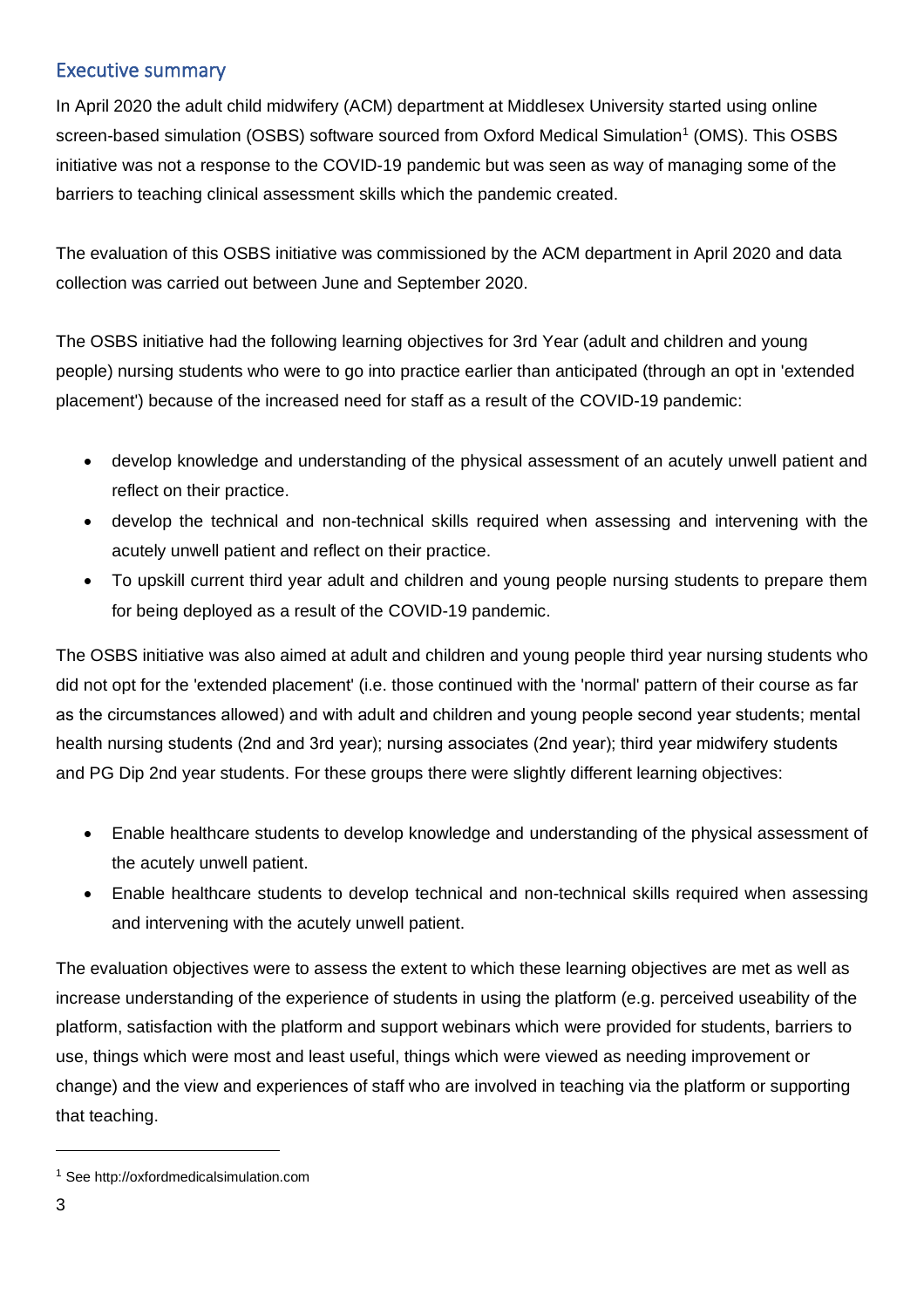#### **Evaluation approach and methodology**

A realistic evaluation approach was used which was carried out through a mixed methods research design which incorporated an online survey and online focus groups with students who had participated in the OSBS initiative as well as an online focus group with staff. Relevant secondary data (such as the number of times students participated in each scenario), which was available via the OMS system, was also analysed.

#### **Online survey results**

The response rate to the online survey was 25% (617 students invited, 154 wholly or partially completed questionnaires obtained). 13 students took part across two online focus groups. Seven members of staff took part in an online focus group and one took part in a one to one interview (as they had been unable to attend the focus group).

#### **Sample profile**

Just over half of respondents (51%) were adult nursing 2<sup>nd</sup> or 3<sup>rd</sup> year students, around one fifth (20.5%) were Trainee Nurse Associates; 13.6% were mental health students 2<sup>nd</sup> or 3<sup>rd</sup> year students and the same proportion were child and young people nursing 2<sup>nd</sup> or 3<sup>rd</sup> year students.

#### **Participation in OSBS initiative**

Students were requested to participate in five scenarios and the median number of scenarios participated in was five and only 20 students had participated in more than that. Respondents were asked which scenario they had last participated in The scenarios most frequently cited were Melaine Anaphylaxis (27.4%), Melanie Acute Severe Asthma (22.6%); Maria, Acute Anxiety (14.5%) and James (Non-accidental Injury ) and Wilfred, Urosepsis & Delirium (each on 9.7%). Users of these five scenarios accounted for nearly 84% of all responses.

#### **Attitudes to OSBS scenarios**

Respondents were very positive (mean ratings above four on a scale of 1 to 5) about the last scenario participated in, on a range of measures including realism, usefulness and overall satisfaction. Items with lower ratings related to access to peer and staff support but this is likely to be because many did not require such support (responses on other questions suggest high satisfaction with staff support). It is also possible that some students did not understand what is meant by 'peer support'. There were no statistically significant differences in attitudes to scenario by learning style, programme or year, nor between scenarios. 59% thought the scenario duration was 'about right' but a large minority (39.3%) thought it was too short. Less than 2% of respondents felt that the scenarios were too long.

#### **Webinars and self-guided reflection**

The OSBS initiative included regular webinars (post-scenario) where students could come together (online) to discuss their experiences of taking part in the initiative and receive support from staff and peer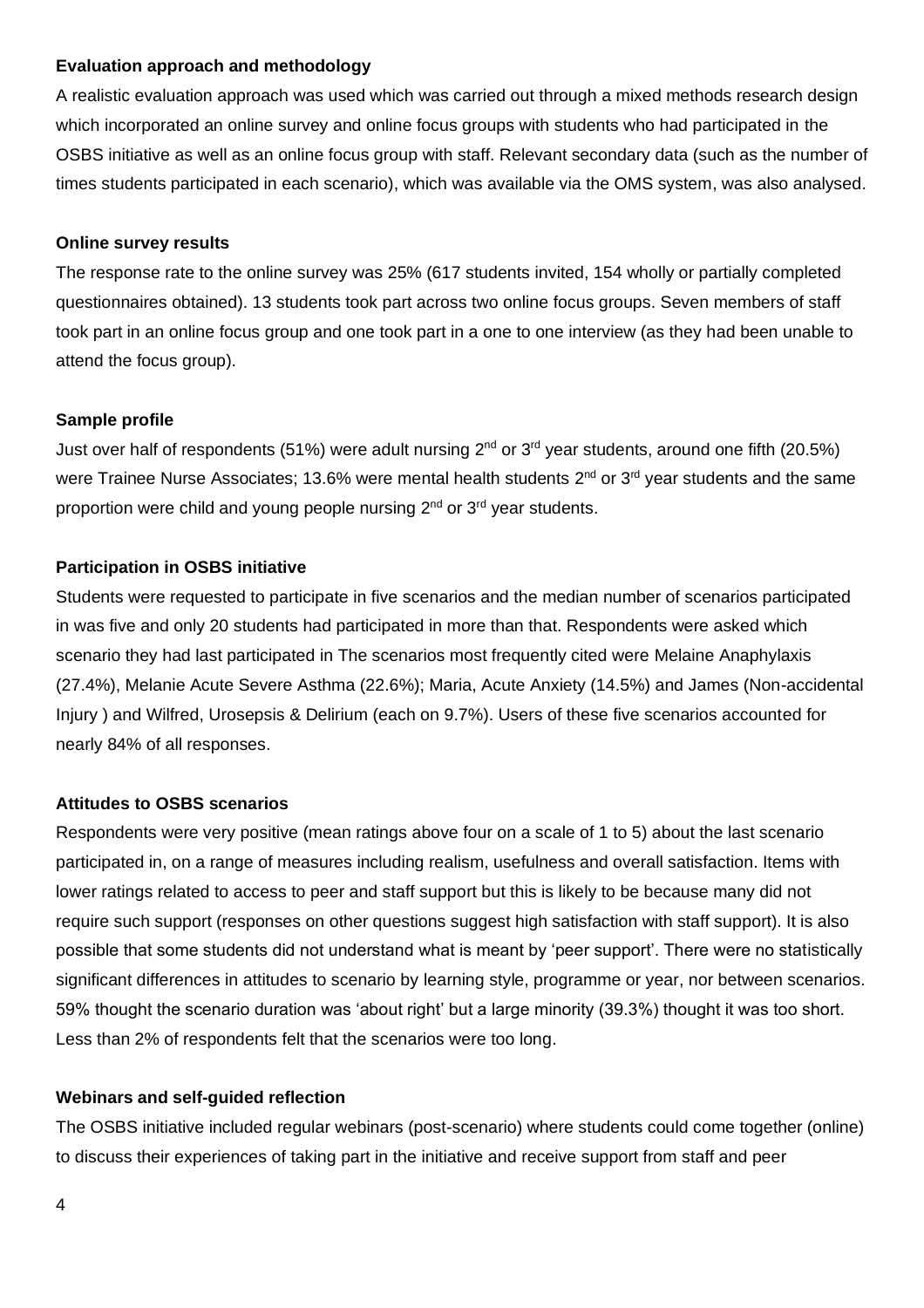learning/support. Take up off webinars was low (Just 14.5% of respondents said that they had accessed the webinar associated with the last scenario they participated in) but the fact that just under half of respondents (49.1%) were not sure/did not know if they had accessed the webinar suggests that many students were not sure what was being referred to by the term 'webinar'. There were very positive attitudes to webinars amongst those who did use them (n=16).

There was evidence of the use of the self-guided reflection (post-scenario) and some evidence that students found it useful. However it seemed clear that students would be much more likely to use, and benefit from, the self-guided refection if it was more embedded in the programme (e.g. if there was an expectation that the self-guided reflection would be discussed with teaching staff and/or mentor).

#### **Perceptions of skills gained**

A very large majority of respondents felt that they had gained skills in making clinical decisions based on their observations and prior knowledge; escalating issues to senior members of staff and using time effectively across different activities.

#### **Perceptions of learning objectives achieved**

Most student respondents felt that they had achieved a range of learning objectives/outcomes including understanding of handover, physical assessment and interventions in the treatment of acutely unwell patents and clinical decision-making. There were no statistically significant differences by year of programme (although 3<sup>rd</sup> year students tended to get slightly higher mean scores on these questions than 2<sup>nd</sup> year students) and few differences by programme.

#### **Barriers to participation in OSBS initiative**

Most student respondents did not consider that they were experiencing major barriers to participation in the OSBS initiative. Most potential barriers listed in the questionnaire received a similar rating (between 2.31 and 2.83) indicating that they were between 'something of a barrier' or 'not a barrier at all' but it should be taken into account that students who had tried the scenarios only very briefly or had been put off trying them at all, for whatever reason, would be much less likely to take part in the survey so the data may underestimate the significance of some of these barriers. The items which were most likely to be considered a barrier were 'difficulty in installing the software or logging in' which was the biggest barrier (something of a barrier or significant barrier for 52.9%) followed by feeling stressed due to COVID-19 lockdown and not having enough time to do the scenarios.

There were no statistically significant differences in perceived barriers to participation by scenario, age, learning style, programme or year of programme, but men were statistically significantly more likely to experience 'having to compete with other members of the household for internet access or use of a device'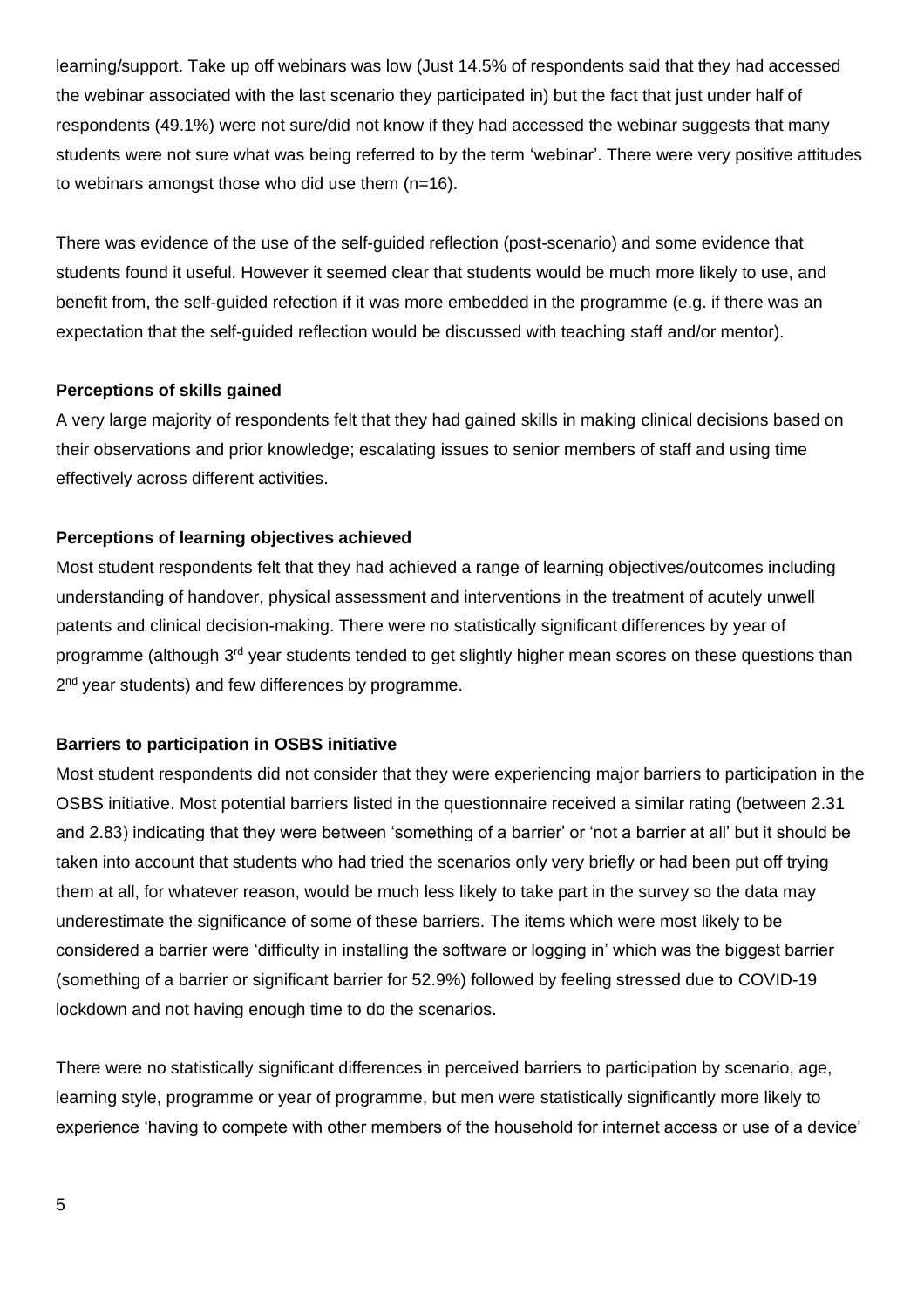as a barrier than women (focus group data suggested that this was also a problem for women with school age children who had to share devices with those children so that they could do their homework).

#### **Most and least useful aspects of scenarios and things to be improved**

Student respondents were asked (in an open-ended survey question) to identify which aspects of the scenarios they had found most and least useful and things which could be improved. The aspects of the scenario (which students had last participated in) which respondents found most useful were improving clinical assessment skills; the realism of the scenario and learning about liaising with team members (especially delegating or escalating). The aspects of the scenario (which they last participated in) which respondents found least useful were the (perceived) short duration of the scenarios, technical problems (e.g. freezing/crashing) and aspects of usability around menu/mouse interaction with the scenarios.

#### **Focus group findings**

Three online focus groups were carried out – two with students and one with staff. The themes which were common to both staff and student focus groups were 'feedback assessment and support for students', 'realism of the scenarios' and 'peer support/learning'. These are briefly described below.

#### **Feedback, assessment and support for students**

Staff drew attention to the fact that the marking criteria/algorithm of the OMS software was not transparent and in a small number of instances the learning activities in the scenario did not map onto competencies which are required for pre-registration nursing in the UK, making the software unsuitable for purposes of summative assessment, although an extremely useful supplement to more didactic teaching formats. Staff explained that students had support available for participating in the OSBS initiative from a number of sources - they could contact the skills team directly for technical support, participate in webinars after each scenario and had access to pastoral support via their personal and professional development tutor (PPDT) whose role was to ensure that they had completed the scenarios and give them pastoral support if needed or to refer them to other sources of clinical or technical support which they might need.

Students were generally satisfied with the automated feedback which they got within the scenario although there were a small number of instances where it was felt that the feedback was unclear. Students generally felt they had been able to get technical support from staff when needed but many seemed unaware of the support which they could access in the form of post-scenario webinars.

#### **Realism**

Generally speaking, staff considered the scenarios had a high degree of realism in terms of reflecting situations which nurses might have to deal with although some also felt that, while the scenarios did allow some multitasking, this was still rather linear in nature. Students felt that the scenarios were very realistic and had given them a real sense of what it was to be a nurse, particularly in terms of the professional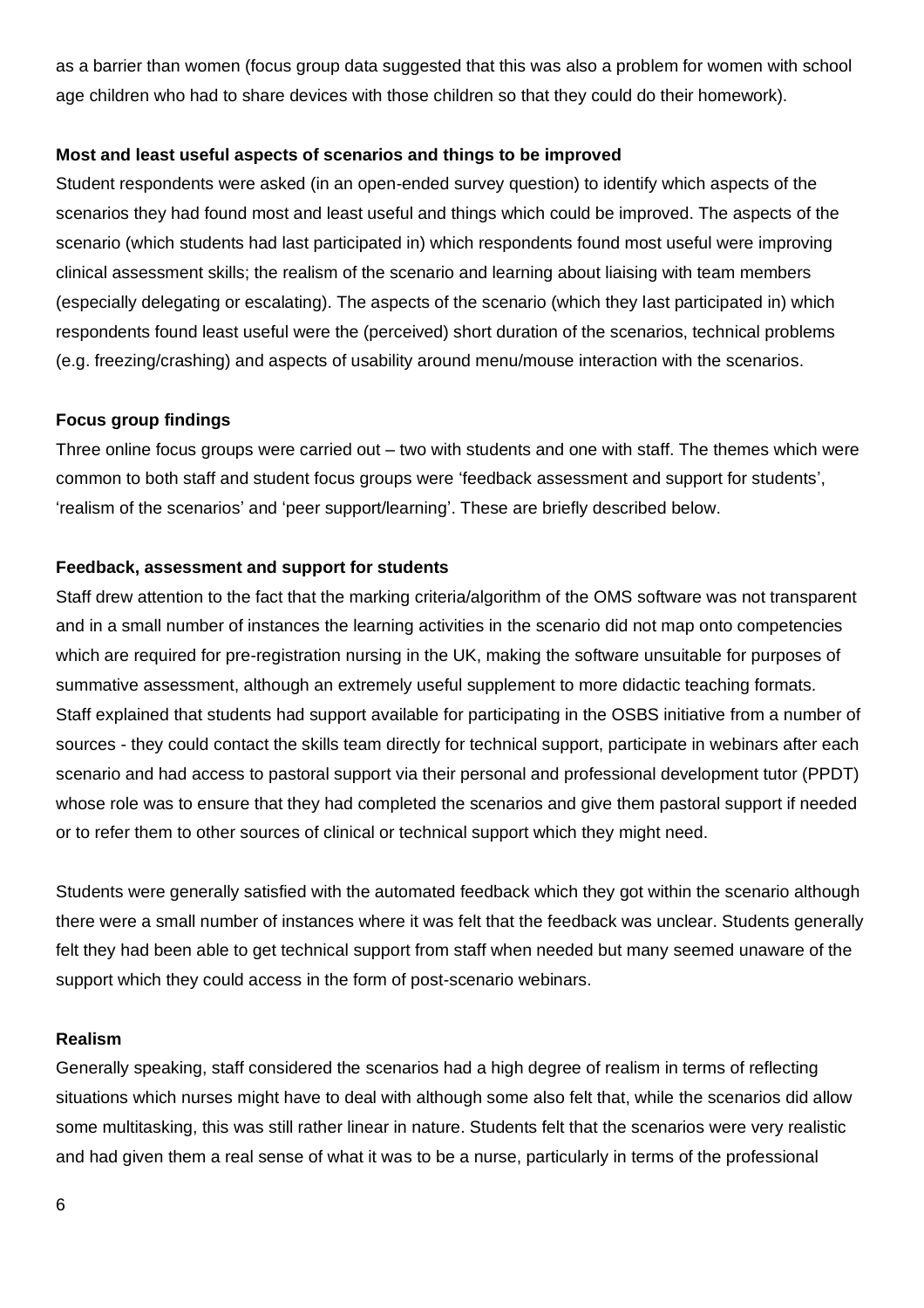responsibilities and making decisions under pressure. However, many students felt that the scenarios were too short in duration, which might detract from the realism.

#### **Peer support/learning**

The platform does not have any built-in support for peer communication, learning or support. Staff were of course aware that OSBS creates limitations or challenges for students to support and learn from each other, as they might do in 'classroom' situations. It also limits what things staff can do to facilitate peer learning. There was some evidence that students were supporting each other informally, through various online channels (email, social media), with technical advice about downloading or installing the software or exchanging notes regarding aspects of scenarios which they found challenging. Students perhaps did not fully realise the value or potential of peer learning so might be unaware that it was hard to access this type of support while using the platform remotely.

#### **Conclusion**

The OSBS initiative project objectives were (in relation to 3rd year students who opted for 'extended placement'):

- develop knowledge and understanding of the physical assessment of an acutely unwell patient and reflect on their practice.
- develop their technical and non-technical skills required when assessing and intervening with the acutely unwell patient and reflect on their practice.

There is strong evidence of the OSBS initiative objectives having been met (in relation to 3<sup>rd</sup> year students in general) which comes from survey evidence regarding which skills students perceived they had gained which could be transferred into practice and learning outcomes or objectives they felt they had achieved, and this is supported by focus group evidence.

There was some evidence from student focus groups that the self-guided reflection tool which the skills team created, to be used by students after completing scenarios, was being used by some students but there was limited evidence regarding the use of self-reflection generally.

The OSBS initiative also aimed to achieve some specific learning objectives in relation to  $3<sup>rd</sup>$  year students who did not opt in to extended placements and adult and children and young people second year students; mental health nursing students (2nd and 3rd year); nursing associates (2nd year); third year midwifery students and PG Dip 2nd year students. These were to:

- Enable health care students to develop knowledge and understanding of the physical assessment of the acutely unwell patient.
- Enable health care students to develop technical and non-technical skills required when assessing and intervening with the acutely unwell patient.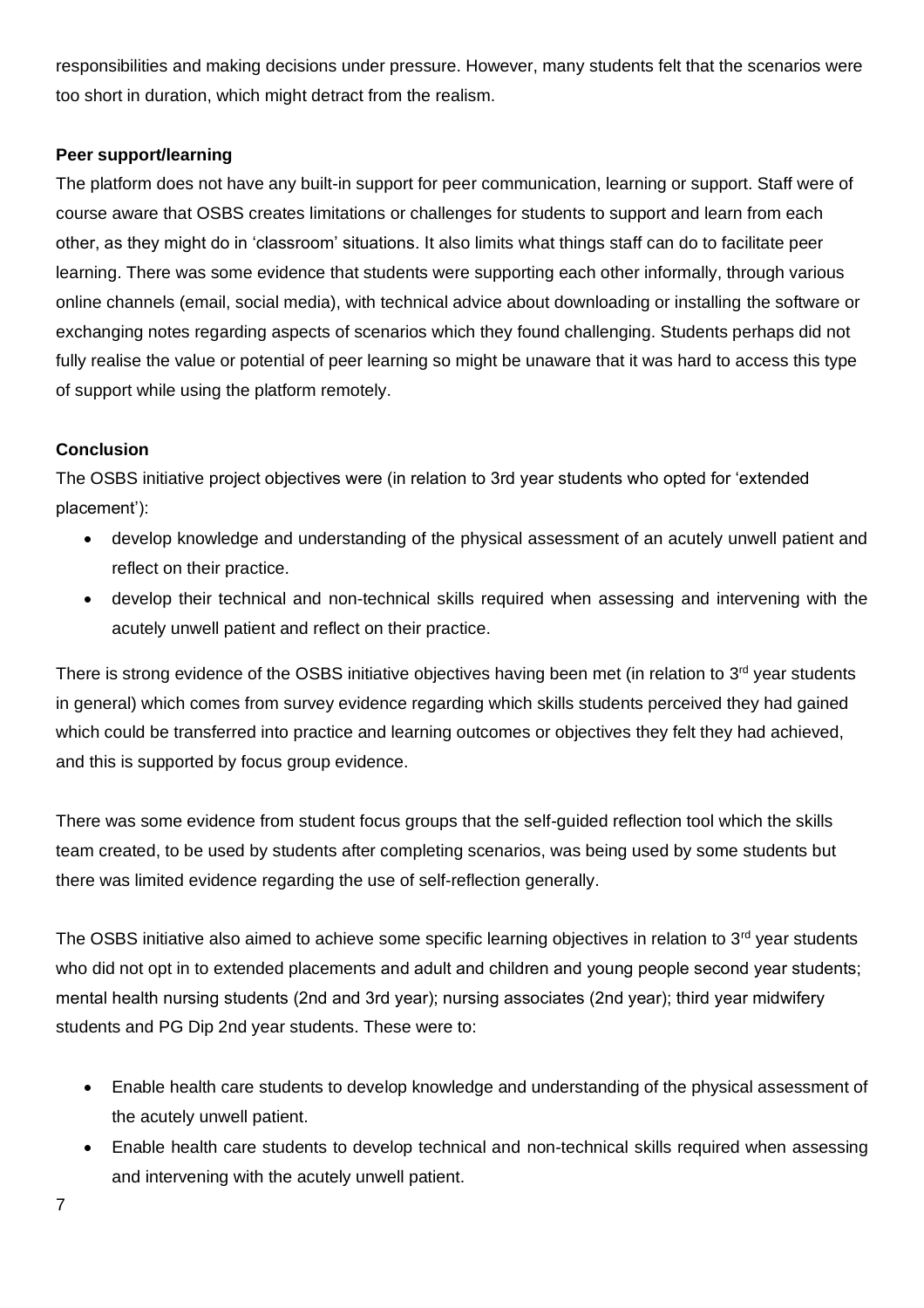Again, survey and focus group evidence suggests that students felt they had achieved the learning objectives in these areas and furthermore on most survey items which were tested, there were no statistically significant differences by year which suggests that 2<sup>nd</sup> and 3<sup>rd</sup> years were experiencing these benefits from the OSBS initiative to a similar extent.

#### **Recommendations**

In this section some recommendations are made, based on the evidence gathered and the conclusions reached. It is recognised that the use of OSBS in the ACM department at Middlesex is still at a relatively early stage, and that there are limitations of the evaluation data. Therefore these recommendations are framed as ideas for consideration and to inform discussion.

- It may be useful to discuss with the platform developers what other scenarios are available, which ones may be in development, and whether there is any potential to commission or influence particular scenarios
- It may be useful for staff to review whether the duration of the scenarios is appropriate and if so, whether students need any particular preparation or support in relation to the stress which some may experience in the scenarios.
- It may be useful to have a plan to address barriers to student participation in the OSBS initiative. Overall, the top three barriers to student participation (based on survey evidence) were: difficulty in installing the software or logging in, feeling stressed because of living under lockdown (hopefully a temporary factor) and not feeling confident about using IT.
- Take up of the OSBS initiative should be monitored by programme, year and possibly demographic characteristics to make sure that no segments of the student population are being disadvantaged or inadvertently excluded.
- An assessment should be made of the suitability of existing Middlesex University laptops for use in OSBS initiatives in order to inform future procurement of laptops for students in the department (ACM) since it is likely that most will be using the current platform or some other simulation software in the future but that many laptops were apparently struggling to cope with the processor/memory demands of the current platform.
- Staff may wish to consider what training/support may be needed for staff who do not feel confident about using OSBS as part of their teaching. The evaluation was not able to directly obtain the views of staff who did not engage with OSBS so further research or consultation may be needed with staff about this.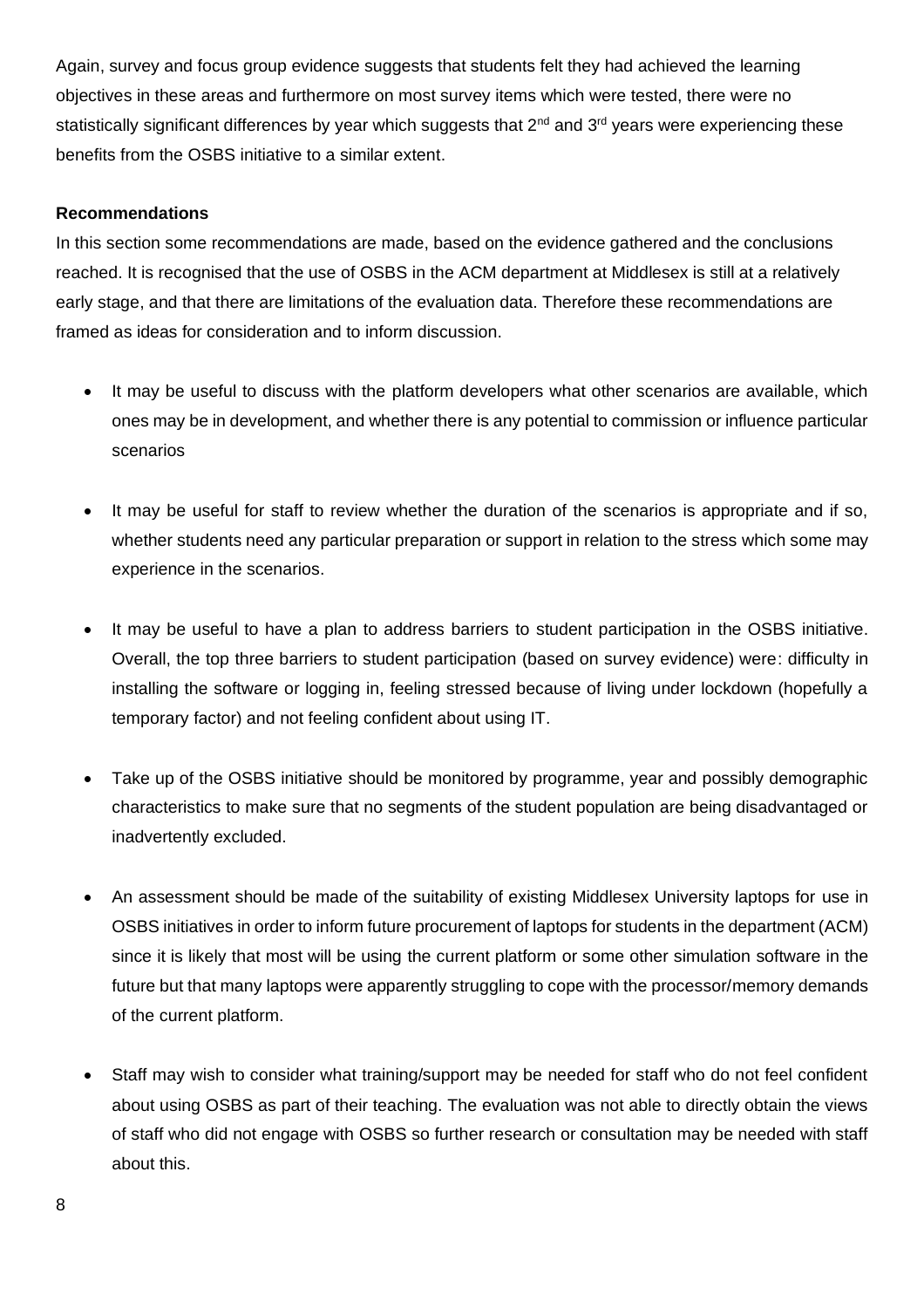- It might be useful to consider how student demand for OSBS (which seems strong) will be met and what resources that may be needed to achieve that (e.g. staff time, equipment, licenses).How OSBS is integrated into the curriculum is a closely related issue and it may be useful to consult with staff and students on the detail of this.
- Students may be losing important aspects of peer support when working remotely .Therefore, some consideration may be needed as to how peer support in relation to OSBS can be facilitated (other than in post-scenario webinars and noticeboards). Students might be encouraged to share and discuss their self-guided reflections with each other as a way of strengthening peer learning support around OSBS.
- It is important that teaching staff are explicit with students about intended learning outcomes (e.g. regarding their decision-making/clinical assessment and that they should view the simulation as part of a suite of related learning activities e.g. webinars and perhaps the self-reflective exercise). Awareness/take up of webinars associated with each scenario seemed to be low. The webinars (currently offered post-scenario) seem a very valuable way to consolidate learning and are also an opportunity for peer learning and support in relation to the OSBS initiative. Therefore it would seem important to increase awareness of the webinars and the benefits of participation.
- The system data which is available at the 'back end' of the OMS platform (i.e. that which is available to staff or system administrators) seems to be very limited in some important respects (e.g. it does not seem possible to generate reports/metrics at individual student level. This data could potentially be very useful for understanding individual student learning. Therefore, perhaps this is something that can be discussed with the developers of the platform in the context of a 'wish list' of improvements to inform future development.
- Finally, it may be useful for staff to consider how the OSBS initiative relates to other educational technology which the ACM department uses such as the anatomy and physiology mannequin and the Lucine and 'Super Tori' midwifery mannequins and whether it is possible or even desirable to have a single strategy that encompasses all simulation and virtual reality facilities, across all programmes in the ACM department.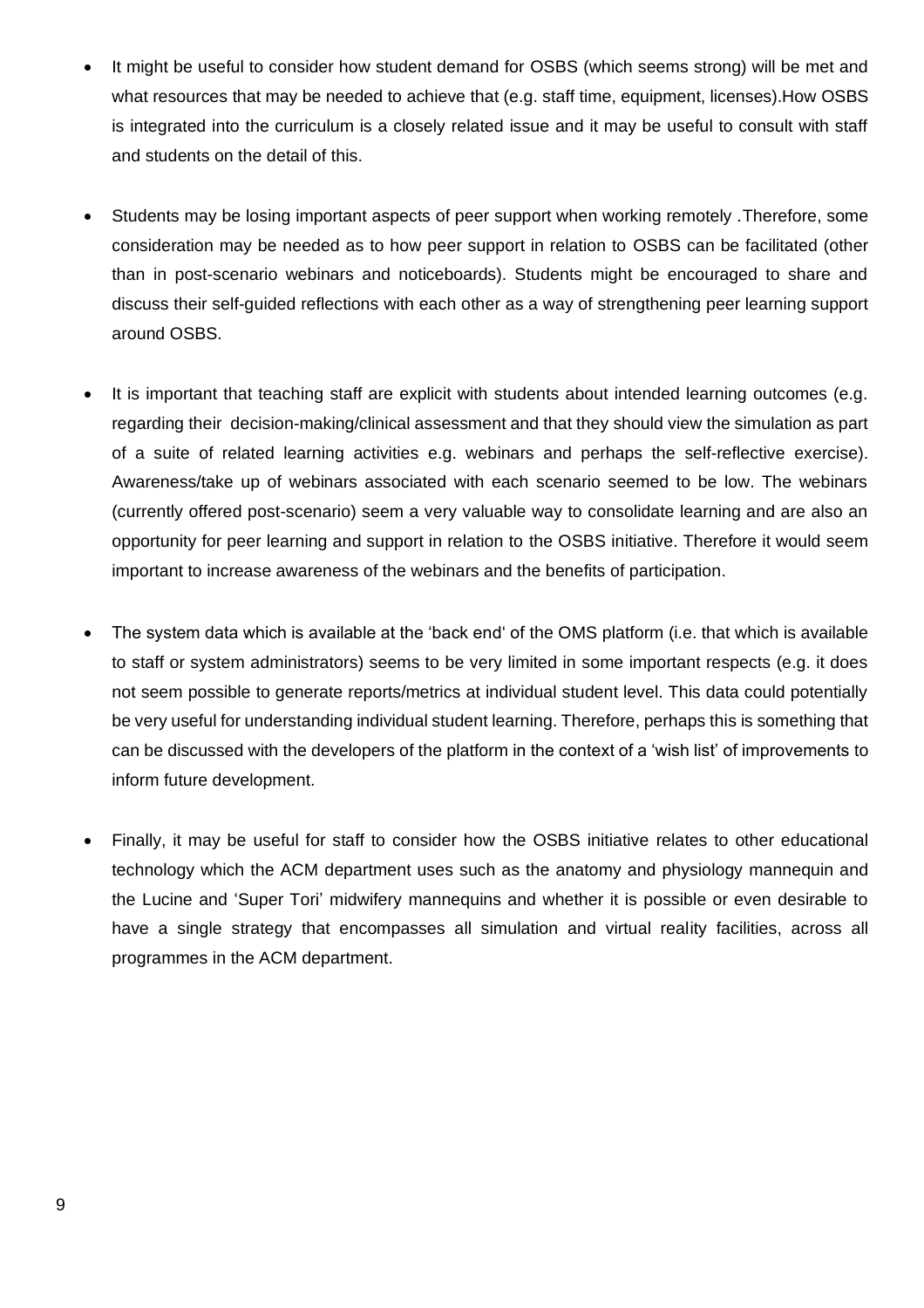#### OMS – the user experience - by Josh Sharman



Online Screen Based Simulation (OSBS) has been utilised by Middlesex University to teach many of the skills required by student nurses to achieve registration. The software evaluated for this project is Oxford Medical Simulation (OMS) which was originally designed to be used with virtual reality hardware and delivered in the classroom setting. However, due to COVID-19 restrictions the delivery of the programme

was remote and online only i.e. students participated in these simulations on their own computers, and mostly at home.

This simulation platform places students into a virtual ward or single bedded area, students are then able to control their environment and interact with the surrounding equipment as in clinical practice. There is a usually a support worker present in the room who the student can interact and communicate with. Each of the simulations features a patient presenting with a specific medical condition with certain scenarios also involving patients presenting with a variety of social or psychological issues. The student is then required to undertake a clinical assessment of that patient, using their clinical knowledge to draw conclusions and make decisions regarding patient care within a safe environment.

Students have a total of 20 minutes to carry out the assessment and make decisions regarding the required care. Students are





able to see the time remaining in the simulation on a clock behind the patient. As the environment is interactive, students are required to speak with the multidisciplinary team regarding care, such as the prescribing of required medications or make an assessment on the requirement for existing prescribed medications based on a comprehensive A-E assessment.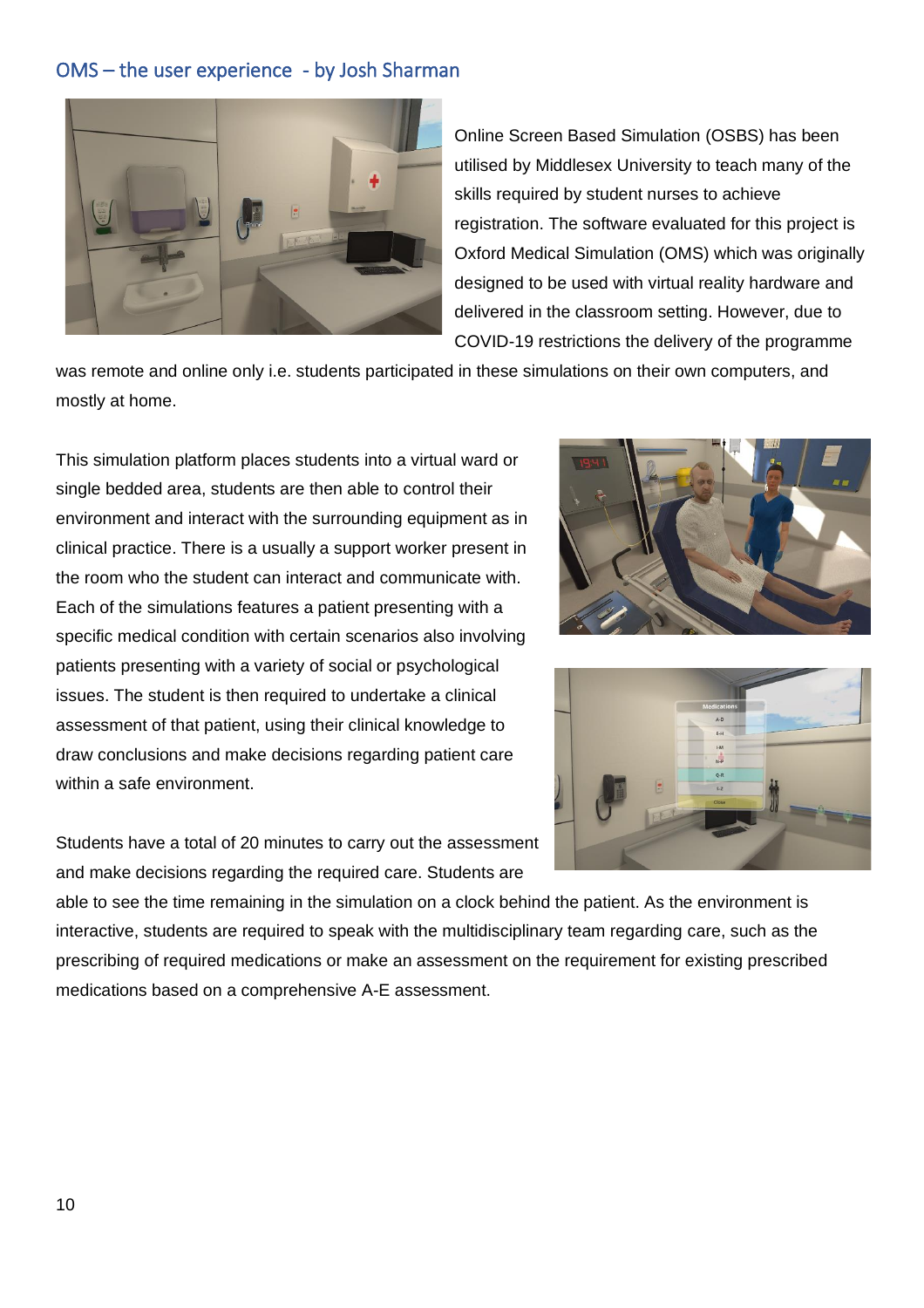

Students should carry out a systematic A-E assessment and the support worker is able to provide prompts when required. As in clinical practice there is an expectation that the student documents their clinical findings following information obtained in the clinical assessment. Vital signs are displayed on a virtual cardiac monitor and are documented on electronic patient records. This information can be accessed if required for re-assessment. Aspects of clinical

assessment should also be obtained from communicating with the patient.

Following the completion of the simulation, the student is taken to an area of self-directed reflection where they are asked how they feel they performed and what areas can be focused on for improvement in the future. Following a period of reflection, the student will be presented with a score of their overall performance and a detailed breakdown of actions they performed correctly and areas which they can improve on in the future. Each of the actions



has a link to clinical guidance or further reading to embed clinical guidance and also provide references for further reading.

Students can repeat the same simulation and also apply learned knowledge from these simulations in further simulations that they undertake with the same system.